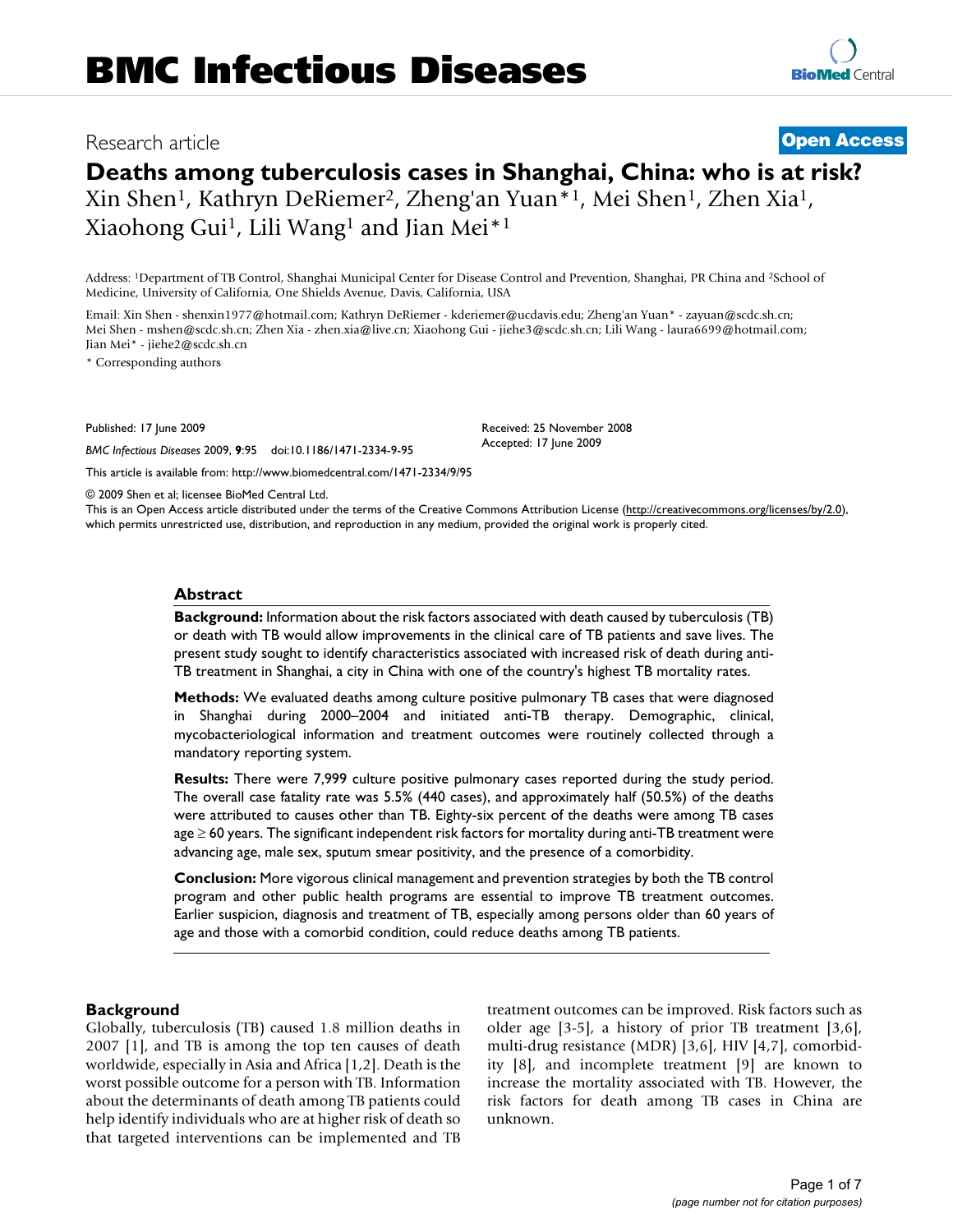China reported the second-highest number of new TB cases (1.31 million) and the second-highest number of TB deaths (201,000 TB cases) in 2007, behind only India [1]. Shanghai is a metropolitan area located on the east coast of China. Although the notification rate of pulmonary TB in Shanghai (39.4/100 000 in 2000) [10] was lower than the national rate (41.7/100 000 in 2000) [11], mortality among TB patients in Shanghai (2.22/100 000 in 2000) [10] was 56 times higher than the average national mortality rate among TB patients (0.04/100 000 in 2000) [11]. Of all of the notifiable communicable diseases in Shanghai, TB ranked first in terms of reported deaths in 2000 [10]. In the present study, we sought to identify the risk factors associated with death among pulmonary TB patients during anti-TB treatment in Shanghai.

## **Methods**

## *Study area*

Shanghai is divided into 19 administrative regions. The Shanghai Municipal Center for Disease Control and Prevention (Shanghai CDC) manages the TB Control Program for the municipality of Shanghai, and each of 19 regions in Shanghai has their own local government and health activities, including the local TB control program. There were approximately 16 million persons in Shanghai in 2000, including 13.2 million local residents and an estimated 3 million urban migrants (migrants from rural areas in other provinces in China). The estimated population density in Shanghai is over 2500 persons per square kilometer.

## *TB surveillance*

Beginning in the 1990s, a TB surveillance system and mandatory reporting system for all pulmonary TB patients were implemented in Shanghai. All suspected cases of pulmonary TB at each hospital or clinic in Shanghai were referred to a specialized TB hospital or TB clinic, where demographic, clinical, and mycobacteriological information, and the treatment outcome for each patient was collected and reported to the TB Registry at Shanghai CDC. While the treatment outcomes for Shanghai residents with pulmonary TB patient were routinely reported to the TB Registry, treatment outcomes for pulmonary TB patients among urban migrants were not reported until 2005. As culture remains the "gold standard" for TB diagnosis, and is essential for traditional drug susceptiblity testing, we used all culture-positive pulmonary TB patients among local residents reported in Shanghai during 2000–2004 as our study population.

## *Laboratory methods*

Three sputum specimens were routinely collected from each suspect TB case. Those individuals with bacteriological confirmation of *Mycobacterium tuberculosis (M. tuberculosis)* in their smear and culture initiated anti-TB treatment

at a TB hospital or clinic. All of the pretreatment positive cultures of *M. tuberculosis* in each laboratory were sent to the Tuberculosis Reference Laboratory at Shanghai CDC for drug susceptibility testing and specimen identification. Drug susceptibility testing was routinely performed on isolates of *M. tuberculosis* for isoniazid, rifampin, ethambutol and streptomycin on Lowenstein-Jensen (LJ) solid medium [12].

## *Treatment*

In general, new pulmonary TB patients received two months of treatment with isoniazid (H), rifampin (R), pyrazinamide (Z), and ethambutol (E) (or streptomycin (S)) during the intensive phase and four months of isoniazid and rifampin during the continuation phase (2HRZE(S)/4HR). Retreatment pulmonary TB patients received treatment using 2HRZES/1HRZE/5HRE or 2HRZES/6HRE. Both the intensive phase and the continuation phase of anti-TB therapy could be extended, depending on radiological and bacteriological data that were available and the clinical judgment of the treating physician.

## *Definitions*

A suspected case of pulmonary TB was defined as an individual with an unexplained productive cough during the previous 2–3 weeks. A TB case was defined as an individual who was sputum smear positive or culture positive for *M. tuberculosis*. A new TB case was defined as a TB case without a previous history of TB treatment. A retreatment TB case was defined as a TB case who had previously received at least 30 days of anti-TB treatment any time during their life. MDR was defined as resistance to at least isoniazid and rifampin. Treatment success and transfer out of the district were defined according to international definitions [13]. The cause of death was determined based on the information from the death certificate. A TB death was defined as a TB case whose treatment outcome was recorded as death caused by TB, or death with TB as a contributing cause. All remaining deaths were defined as non-TB deaths.

In the present study, TB cases were followed from the time they initiated treatment until they stopped treatment for any reason, such as a death, default, transfer, move, or successful completion of therapy. However, we excluded from the analysis those TB cases whose treatment extended beyond 12 months, those who moved or transferred out of Shanghai, and those for whom no information was available about the treatment outcome. Treatment outcomes for pulmonary TB patients among urban migrants were not reported until 2005 and they were also excluded from the analysis. Comorbidity was defined as a chronic illness, such as diabetes, cardiovascular disease, cancer, or chronic obstructive pulmonary dis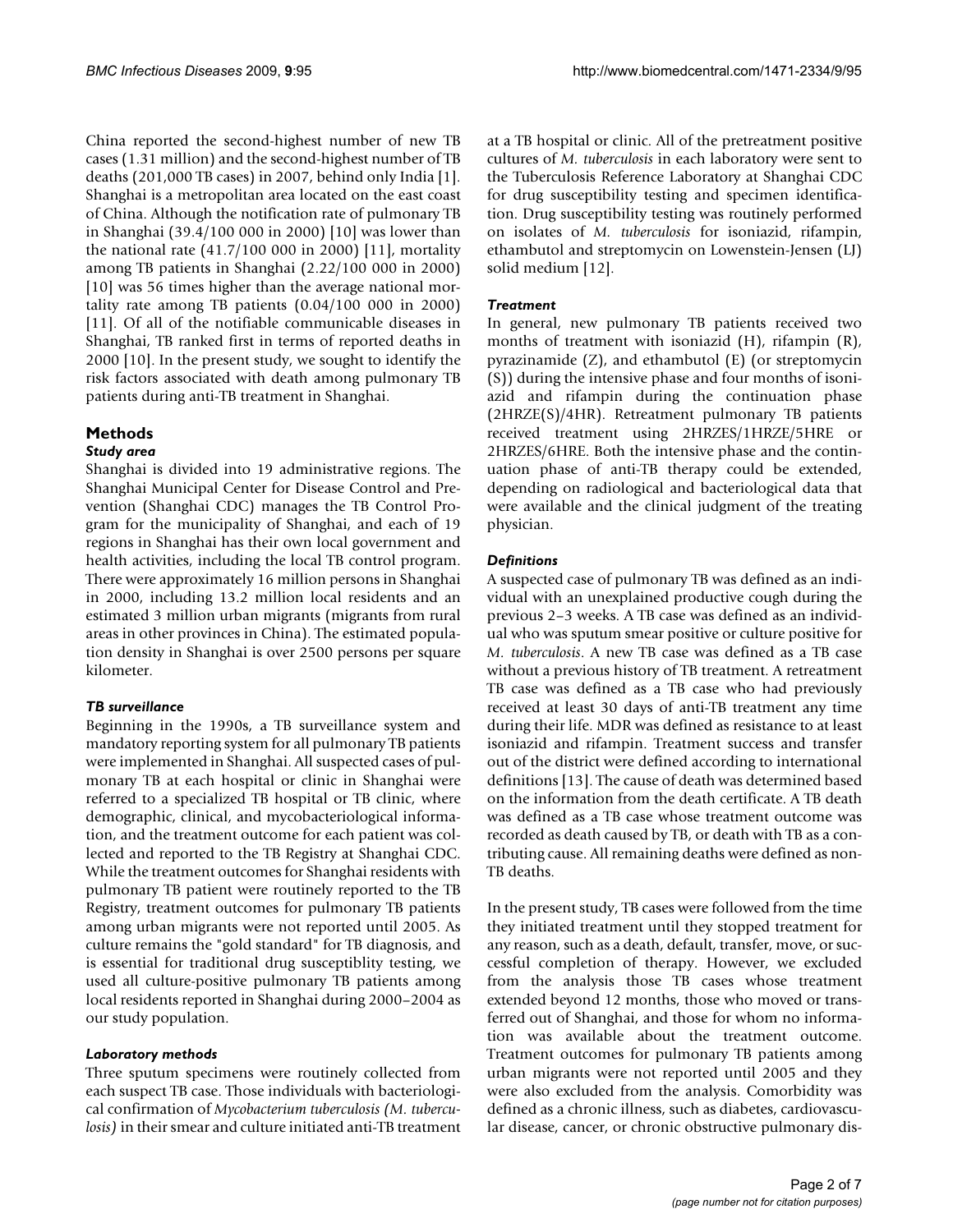ease, or a concurrent infectious disease such as hepatitis or pneumonia. In this study, comorbidity was recorded as the presence or absence of a comorbidity, but precise information was not collected about the actual disease condition.

## *Statistical analysis*

We used univariate and multivariate analyses to determine the characteristics of the TB cases that were associated with an increased risk of all cause mortality during anti-TB treatment. The independent variables studied included demographic characteristics (i.e., age, sex), clinical characteristics (i.e., previous TB history, cavity on initial chest radiograph, comorbidity), and sputum smear status. All independent variables were examined as categorical variables. Odd ratios (ORs) and 95% confidence intervals (CI) were calculated to measure the association between TB patient characteristics and death, at the univariate and multivariate level. All variables with a *p* value < 0.20 in the univariate analysis were considered for the multivariate logistic regression model. Forward stepwise model construction was performed and the log likelihood ratios of successive models were compared until the final, most parsimonious model was identified. We tested for interaction between those variables with a *p* value < 0.05 in the multivariate model, and kept the interaction terms in the multivariate model if they were significant (*p* < 0.05). All analyses used Stata statistical software (version 8.0SE, Stata Corporation, College Station, Texas, USA).

### *Ethical approval*

The study was approved by the Committee for Medical Research Ethics at Shanghai CDC and the University of California, Davis.

## **Results**

There were a total of 21,292 pulmonary TB cases reported in Shanghai during 2000–2004. Of these, 15,035 (70.6%) had a sputum culture result available and 8,018 of the TB cases were sputum culture positive. TB cases who were male (72.0% versus 67.2%; p < 0.001), had cavity on initial chest radiograph (74.3% versus 70.0%;  $p < 0.001$ ), and had a comorbidity (72.9% versus 70.3%,  $p = 0.002$ ) were more likely to have sputum culture results available. We also tested the proportion of other subgroups (by age group, sputum smear status, new cases versus retreatment cases), but no significant differences were observed between TB cases who did and did not have a culture result.

Of the 8,018 culture-positive pulmonary TB cases, 7,999 cases initiated anti-TB treatment (Figure 1). Of the 7,999 cases initiated anti-TB treatment, 16.9% were followed for up to 6 months, 49.2% were followed for up to 9 months, and 33.9% were followed for up to 12 months. The median follow up period was 229 days for all cases, 219 days for new cases, and 272 days for retreatment cases (p < 0.001). At the end of one year follow-up, a total of 7,433 (92.9%) treated cases were alive (6,595 were considered a treatment success, and 838 were continuing treatment), and 440 (5.5%) cases had died prior to completion of therapy. One hundred and twenty-six cases had either



 $TB =$ tuberculosis

## **Figure 1 Study population**.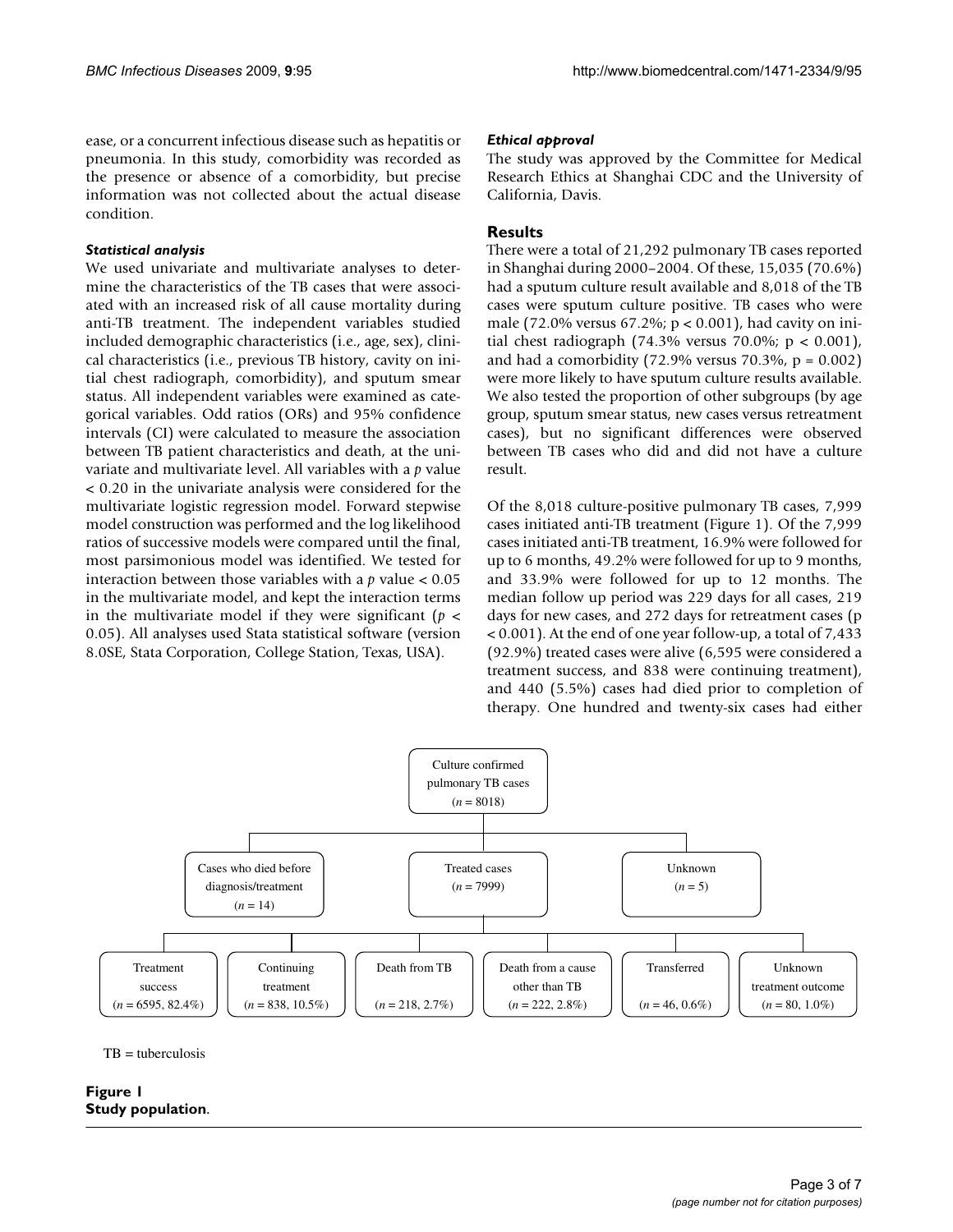transferred out of Shanghai or their treatment status was unknown, and they were excluded in the analysis. Among the TB cases who died, 49.5% (218/440) of the deaths were directly caused by TB, and 50.5% (222/440) were caused by a cause other than TB. Among new TB cases, 49.8% of all deaths were attributable to causes other than TB, while among retreatment TB cases, 46.7% of all deaths were attributable to causes other than TB ( $p = 0.441$ ). In addition, 85.7% of the deaths were among TB cases age  $\geq$ 60 years (Table 1).

The characteristics of the study population are presented in Table 1. The median age of all TB cases in the study was 52 years. TB cases were predominantly male (77.9%). Most TB cases were new cases (81.1%). Thirty percent of all of the TB cases had a cavity on their initial chest radiograph and 80.4% were sputum smear positive. Twenty percent of all TB cases had a comorbid condition, and 3.2% of the TB cases had MDR.

### *Risk factors for on-treatment mortality*

Based on the univariate analysis, the characteristics of the TB patients associated with mortality during anti-TB treatment were age 30–44 years, age 45–59 years, age 60–74 years, age  $\geq$  75 years, male sex, being a retreatment case, the presence of a cavity on the initial chest radiograph, sputum smear positivity, and the presence of a comorbidity (Table 2). In the final multivariable logistic regression model (Table 2), TB cases with age 30–44 years (adjusted OR = 5.0, 95% CI: 1.2–21.7), age 45–59 years (adjusted OR = 8.2, 95% CI: 2.0–34.3), age 60–74 years (adjusted OR = 35.4, 95% CI: 8.7–143.6), age  $\geq$  75 years (adjusted OR = 82.3, 95% CI: 20.3–333.2), males (adjusted OR = 1.7, 95% CI: 1.2–2.3), those with a postive sputum smear result (adjusted OR =  $1.6$ ,  $95\%$  CI:  $1.2-2.2$ ), and those who had a comorbidity (adjusted OR = 1.4, 95% CI: 1.1– 1.7) were more likely to die during anti-TB treatment. None of the interaction terms were significant in the multivariable logistic regression model, and were removed.

#### **Table 1: Characteristics of the 7,873 study participants with tuberculosis (TB), Shanghai, 2000–2004**

| Characteristics                    | Total | Survived     |      | Died         |     |             |
|------------------------------------|-------|--------------|------|--------------|-----|-------------|
|                                    | No.   | $(\%)$       | No.  | (%)          | No. | $(\%)$      |
| Age (years)                        |       |              |      |              |     |             |
| Median (range, years)              | 52    | $(11 - 100)$ | 51   | $(11 - 100)$ | 74  | $(19 - 92)$ |
| $ 1 - 4 $                          | 33    | (0.4)        | 33   | (0.4)        | 0   | (0.0)       |
| $15 - 29$                          | 1003  | (12.7)       | 1001 | (13.5)       | 2   | (0.5)       |
| $30 - 44$                          | 1643  | (20.9)       | 1624 | (21.8)       | 9   | (4.3)       |
| $45 - 59$                          | 1966  | (25.0)       | 1924 | (25.9)       | 42  | (9.5)       |
| $60 - 74$                          | 2057  | (26.1)       | 1883 | (25.3)       | 174 | (39.5)      |
| $\geq 75$                          | 1171  | (14.9)       | 968  | (13.0)       | 203 | (46.1)      |
| <b>Sex</b>                         |       |              |      |              |     |             |
| Female                             | 1736  | (22.1)       | 1681 | (22.6)       | 55  | (12.5)      |
| Male                               | 6137  | (77.9)       | 5752 | (77.4)       | 385 | (87.5)      |
| Case type                          |       |              |      |              |     |             |
| New case                           | 6383  | (81.1)       | 6056 | (81.5)       | 327 | (74.3)      |
| Retreatment case                   | 1490  | (18.9)       | 1377 | (18.5)       | 113 | (25.7)      |
| Cavity on initial chest radiograph |       |              |      |              |     |             |
| Absent                             | 5258  | (66.8)       | 4943 | (66.5)       | 315 | (71.6)      |
| Present                            | 2376  | (30.2)       | 2266 | (30.5)       | 110 | (25.0)      |
| Uncertain                          | 239   | (3.0)        | 224  | (3.0)        | 15  | (3.4)       |
| Sputum smear                       |       |              |      |              |     |             |
| Negative                           | 46    | (18.6)       | 1416 | (19.0)       | 45  | (10.2)      |
| Positive                           | 6334  | (80.4)       | 5945 | (80.0)       | 389 | (88.4)      |
| Unkown                             | 78    | (1.0)        | 72   | (1.0)        | 6   | (1.4)       |
| <b>Comorbidity</b>                 |       |              |      |              |     |             |
| Absent                             | 6231  | (79.1)       | 5938 | (79.9)       | 293 | (66.6)      |
| Present                            | 1608  | (20.4)       | 1466 | (19.7)       | 142 | (32.3)      |
| Unknown                            | 34    | (0.4)        | 29   | (0.4)        | 5   | (1.1)       |
| <b>Drug susceptibility results</b> |       |              |      |              |     |             |
| Non-MDR                            | 4714  | (59.9)       | 4487 | (60.4)       | 227 | (51.6)      |
| <b>MDR</b>                         | 256   | (3.2)        | 241  | (3.2)        | 15  | (3.4)       |
| Unknown                            | 2903  | (36.9)       | 2705 | (36.4)       | 198 | (45.0)      |

 $TB =$  tuberculosis;  $MDR =$  multidrug resistance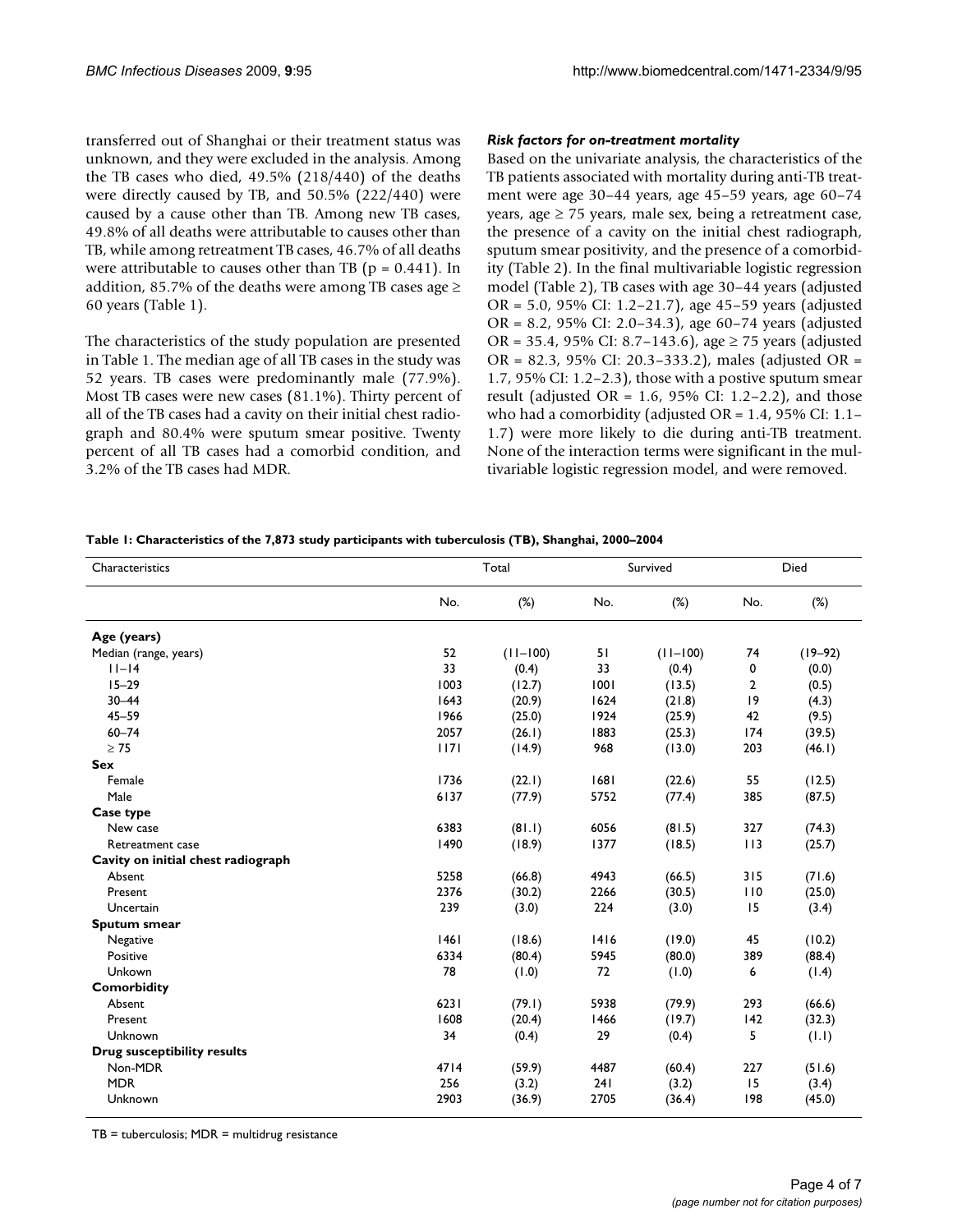| Characteristics                    | Survived |        | Died         |                  | <b>OR</b>      | (95% CI)         | P value | <b>AOR</b> | (95% CI)         | P value |
|------------------------------------|----------|--------|--------------|------------------|----------------|------------------|---------|------------|------------------|---------|
|                                    | No.      | $(\%)$ | No.          | $(\%)$           |                |                  |         |            |                  |         |
| Age (years)                        |          |        |              |                  |                |                  |         |            |                  |         |
| $11 - 29$                          | 1034     | (13.9) | $\mathbf{2}$ | (0.5)            | 1.0            |                  |         | 1.0        |                  |         |
| $30 - 44$                          | 1624     | (21.8) | 19           | (4.3)            | 6.0            | $(1.5 - 53.6)$   | 0.006   | 5.0        | $(1.2 - 21.7)$   | 0.031   |
| $45 - 59$                          | 1924     | (25.9) | 42           | (9.5)            | 11.3           | $(2.9 - 96.4)$   | < 0.001 | 8.2        | $(2.0 - 34.3)$   | 0.004   |
| $60 - 74$                          | 1883     | (25.3) | 174          | (39.5)           | 47.8           | $(13.0 - 398.1)$ | < 0.001 | 35.4       | $(8.7 - 143.6)$  | < 0.001 |
| $\geq 75$                          | 968      | (13.0) | 203          | (46.1)           | 108.4          | $(29.5 - 902.7)$ | < 0.001 | 82.3       | $(20.3 - 333.2)$ | < 0.001 |
| <b>Sex</b>                         |          |        |              |                  |                |                  |         |            |                  |         |
| Female                             | 1681     | 22.6   | 55           | 12.5             | 1.0            |                  |         | 1.0        |                  |         |
| Male                               | 5752     | 77.4   | 385          | 87.5             | 2.0            | $(1.5 - 2.8)$    | < 0.001 | 1.7        | $(1.2 - 2.3)$    | 0.001   |
| Case type                          |          |        |              |                  |                |                  |         |            |                  |         |
| New case                           | 6056     | 81.5   | 327          | 74.3             | 1.0            |                  |         |            |                  |         |
| Retreatment case                   | 1377     | 18.5   | 113          | 25.7             | 1.5            | $(1.2 - 1.9)$    | < 0.001 |            |                  |         |
| Cavity on initial chest radiograph |          |        |              |                  |                |                  |         |            |                  |         |
| Absent                             | 4943     | 66.5   | 315          | 71.6             | 1.0            |                  |         |            |                  |         |
| Present                            | 2266     | 30.5   | 110          | 25.0             | 0.8            | $(0.6 - 0.9)$    | 0.016   |            |                  |         |
| Uncertain                          | 224      | 3.0    | 15           | 3.4              | $\blacksquare$ |                  |         |            |                  |         |
| <b>Sputum Smear</b>                |          |        |              |                  |                |                  |         |            |                  |         |
| Negative                           | 1461     | 18.6   | 1416         | 19.0             | 1.0            |                  |         | 1.0        |                  |         |
| Positive                           | 6334     | 80.4   | 5945         | 80.0             | 2.1            | $(1.5 - 2.9)$    | < 0.001 | 1.6        | $(1.2 - 2.2)$    | 0.004   |
| Unknown                            | 78       | 1.0    | 72           | 1.0              | $\blacksquare$ |                  |         |            |                  |         |
| <b>Comorbidity</b>                 |          |        |              |                  |                |                  |         |            |                  |         |
| Absent                             | 5938     | 79.9   | 293          | 66.6             | 1.0            |                  |         | 1.0        |                  |         |
| Present                            | 1466     | 19.7   | 142          | 32.3             | 2.0            | $(1.6 - 2.4)$    | < 0.001 | 1.4        | $(1.1 - 1.7)$    | 0.004   |
| Unknown                            | 29       | 0.4    | 5            | $\overline{1}$ . |                |                  |         |            |                  |         |
| <b>Drug susceptibility results</b> |          |        |              |                  |                |                  |         |            |                  |         |
| Non-MDR                            | 4487     | 60.4   | 227          | 51.6             | 1.0            |                  |         |            |                  |         |
| <b>MDR</b>                         | 241      | 3.2    | 15           | 3.4              | 1.2            | $(0.7-2.1)$      | 0.450   |            |                  |         |
| Unknown                            | 2705     | 36.4   | 198          | 45.0             | 1.4            | $(1.2 - 1.8)$    | < 0.001 |            |                  |         |

**Table 2: Results of the univariate and multivariate analysis of the characteristics of tuberculosis (TB) patients associated with death during anti-TB treatment, Shanghai, 2000–2004**

TB = tuberculosis; OR = odds ratio; AOR = adjusted odds ratio; CI = confidence interval; MDR = multidrug resistance

A high proportion of TB cases (36.9%) had missing data on MDR status. We developed a multivariable logistic regression model that was restricted to TB cases whose drug susceptibility test results were available. Characteristics of the TB patients that were significantly associated with on-treatment mortality were same as the model that included all culture-positive TB patients. We concluded that MDR was not significantly associated with on-treatment mortality in our study population ( $OR = 1.3$ ,  $95\%$ CI: 0.7–2.3).

#### **Discussion**

The case fatality rate among TB cases in Shanghai during 2000 to 2004 was 5.5%. The significant independent risk factors for on-treatment mortality among TB cases were advancing age, male sex, sputum smear positivity, and the presence of a comorbidity. These results suggest that more vigorous efforts should be made by both TB control programs and other public health programs to improve TB treatment outcomes and to reduce the mortality among TB patients.

Our analysis showed that approximately half (49.5%) of the deaths were cause by TB or TB was a contributing case, and the remainder 50.5%) were due to one or more causes other than TB. In previous studies, the proportion of deaths due to a cause other than TB was 98.6% in the United States of American and Canada [4], 86% in the Netherlands [7], 43% in England and Wales [14], 27.3% in Mexico [15], and 24.6% in Russia [3]. Interestingly, the proportions of deaths due to causes other than TB in developed countries were higher in industrialized countries than in developing countries, but there were also fewer studies conducted in developing countries. Perhaps in settings with a relatively low incidence of TB, deaths among TB patients were more likely to be attributed to an underlying medical conditions (e.g., older age, illness with a comorbidity, HIV, alcohol use), but not TB. In contrast, in high-incidence settings, TB was more common among younger individuals and ongoing transmission of *M. tuberculosis* was likely to occur. The high proportion (50.5%) of deaths among TB cases in Shanghai that were due to causes other than TB suggests that TB cases may require more intensive medical evaluation and care than is usually provided by traditional TB control programs.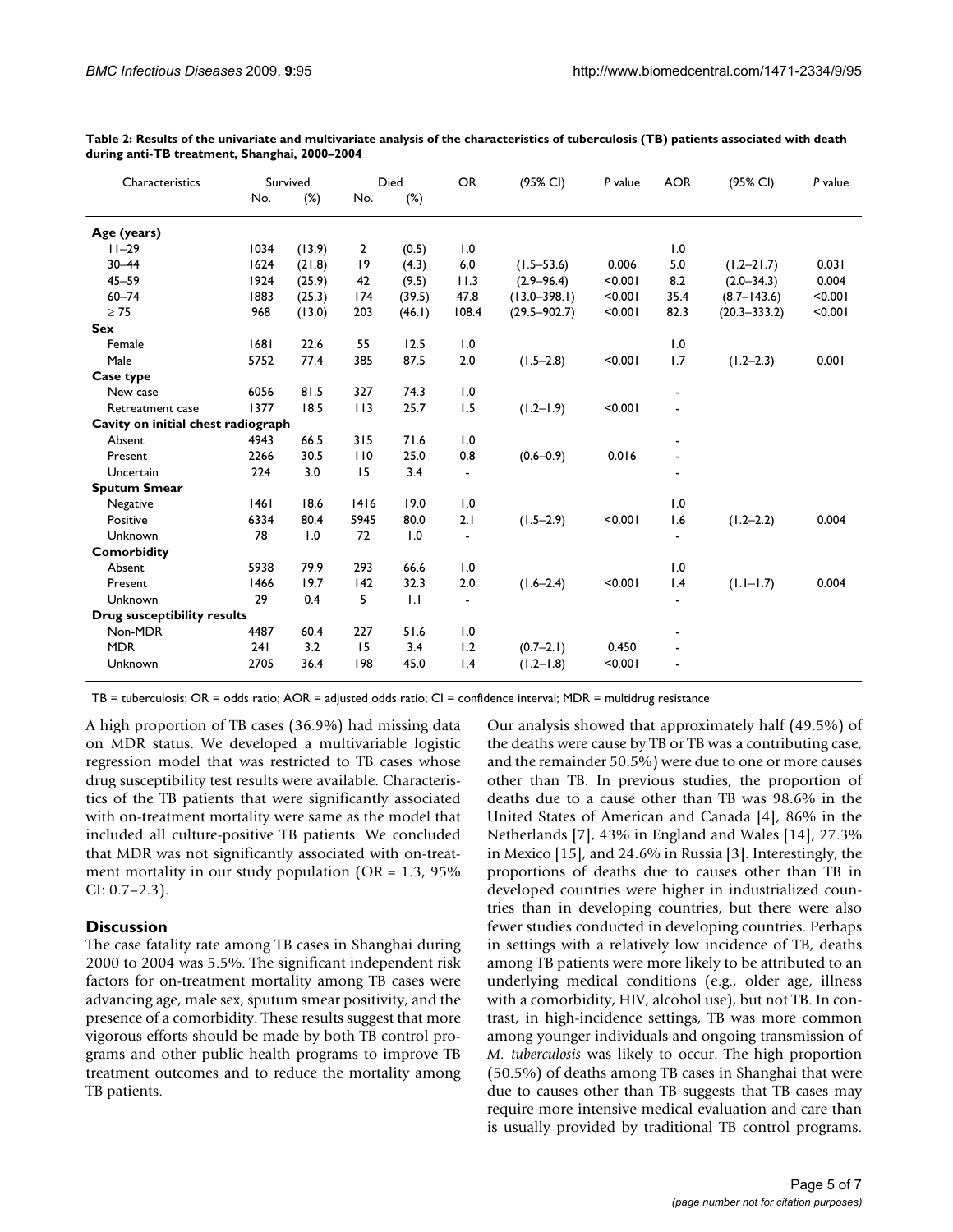The finding also suggests that TB control programs should interact with other public health programs, since such deaths may not be preventable by improvements in the TB services alone.

In our study, advancing age was strongly associated with on-treatment mortality and is a likely confounder of the association of male sex, sputum smear status and comorbidities with on-treatment mortality. Given the increasing numbers of elderly persons in Shanghai (11.5% of the entire population was aged  $\geq 65$  years in 2000), TB mortality among the elderly has been an enormous concern. The aging population in Shanghai could be one of the reasons why the case fatality rate of TB cases was high. Generally, older patients experience unfavorable living conditions, malnutrition, comorbidities and less access to health care, any of which could increase the risk of death. It is possible that older TB cases had a high mortality rate because they were more likely to present with nonspecific symptoms, which may contribute to delays in diagnosis and treatment of TB and, ultimately, a higher risk of death [16,17]. More vigorous clinical management and prevention strategies including earlier suspicion, diagnosis and treatment of TB may reduce deaths among older patients. In addition, elderly people may present with more extensive TB disease, based on the initial chest radiograph [16,18].

Male sex was significantly associated with mortality in our study as well as in some previously studies [6,7,19]. A recent analysis of European surveillance data showed that male TB patients had approximately 50% higher risk of death [6]. However, other studies failed to detect a significant association between male gender and death among TB patients [4,5,20]. The higher risk in male patients was explained by some authors as the consequence of low compliance with anti-TB therapy, leading to repeated, short interruptions of treatment, or a greater occurrence of defaulting from treatment. Better case-holding strategies, such as directly observed therapy (DOT), may improve treatment outcomes [6,21].

The association between sputum smear positivity and ontreatment mortality was notable in our study. To our knowledge, this finding has not been previously reported. We speculate that patients who were sputum smear positive had a higher bacillary load, suffered from more severe TB, and had difficulty with their treatment. Further evidence is needed to support this speculation.

Comorbidity was previously reported as an important predictor of on-treatment mortality among TB patients [5,8,20]. The most common diseases that were listed with TB as the cause of death included HIV/AIDS, renal diseases, liver disease, cardiovascular disease, cancer, chronic obstructive pulmonary disease (COPD), and diabetes [3,4,7,8,20,22]. However, the effect of underlying diseases other than HIV/AIDS on the risk of death due to TB has not been studied extensively. Some diseases, such as renal disease and liver disease, may change the presentation of TB, making it more difficult to diagnose and treat and they may be associated with increased risk of toxicity caused by anti-TB drugs [23]. In our study, comorbidities were significantly associated with death among TB cases. Although we did not know the actual disease that caused death, TB screening among patients with other conditions which increase the risk of deaths might be helpful to detect TB early and to improve TB treatment outcomes.

Our study had several limitations. First, we determined the cause of death using death certificate data. In other settings, death certificates were at least partially unreliable [24]. However, in Shanghai, a death registration system was established during the 1990s based on the World Health Organization's International Classification of Disease (ICD) to classify the causes of death. Although the TB registry was separate from the death registration system in Shanghai, the death reports of these two systems are conducted by same local institutes. While it is possible that some misclassification of TB deaths or non-TB deaths occurred, the misclassification bias should have been minimized by the death registration system. Second, the proportion (36.9%) of missing data on MDR status, which was a strong predictor of death in other studies [3,6], was high in our study, and the prevalence of MDR might have been underestimated. However, in a multivariate logistic regression model based on those pulmonary TB patients who had a drug susceptibility test result available, MDR was not significantly associated with death during anti-TB treatment. Third, we excluded the TB cases among urban migrants from our analysis, as their treatment outcomes were not reported during the study period. However, migrant TB patients in Shanghai were commonly young, and deaths among them occurred infrequently (in 2006, only 8 cases were known to have died from TB). We assumed that most of the burden of TB deaths in Shanghai were among the local residents. Finally, HIV status, which was strongly associated with death among TB patients in other studies, was not available in our study. However, another ongoing study in Shanghai determined that the prevalence of HIV among TB patients is very low  $\left($ <0.1%). We assumed that HIV infection was not significantly associated with death among TB patients in Shanghai.

## **Conclusion**

A substantial number of deaths occurred among pulmonary TB patients during anti-TB treatment in Shanghai, but a high proportion of deaths among pulmonary TB cases in Shanghai were attributable to causes other than